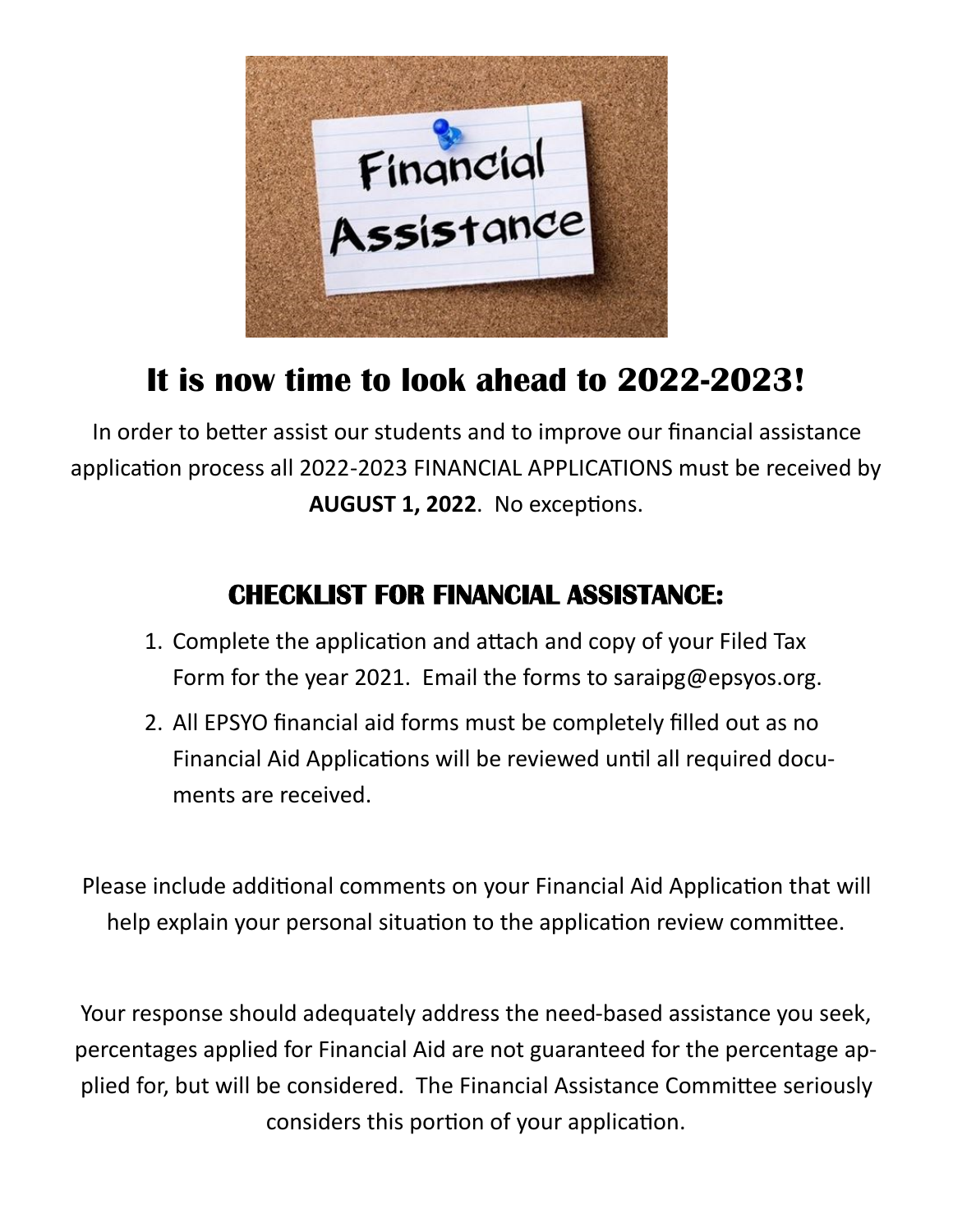### **Student Information**

EPSYO Student's Name *(Required)*:

EPSYO Financial Aid Application must be submitted only after submitting the regular EPSYO Membership Application for Season 2022-2023. If your EPSYO Membership Application is not received before or along with your EPSYO Financial Application for season 2022-2023, then your EPSYO Financial Aid Application 2022-2023 will be considered incomplete and it will not be processed.

Instrument*(Required): \_\_\_\_\_\_\_\_\_\_\_\_\_\_\_\_\_\_\_\_\_\_\_\_\_\_\_\_\_\_\_\_\_\_\_\_\_\_\_\_\_\_\_\_\_\_\_\_\_\_\_\_\_\_\_\_\_\_\_\_\_\_\_\_\_\_\_\_\_\_\_\_\_\_\_\_\_\_\_\_\_\_*

Age(Required):

Attending School Name (2022-2023) *(Required): \_\_\_\_\_\_\_\_\_\_\_\_\_\_\_\_\_\_\_\_\_\_\_\_\_\_\_\_\_\_\_\_\_\_\_\_\_\_\_\_\_\_\_\_\_\_\_\_\_\_\_\_\_\_\_\_*

Attending School Grade (2022-2023 School Year) *(Required)*:

#### **EPSYO Tuition Fees 2023: Intermediate YSP \$425.00, Upper Intermediate YSE \$425.00, Advanced YS \$475.00 & Semi-Professional YO \$525.00**

I am applying for financial aid for the following percentage .*(Required)*

 $\Box$  I am Applying for a 25% off Scholarship this Year (10 Volunteer Hours Required per Season 22-23)

 $\Box$  I am Applying for a 50% off Scholarship this Year (15 volunteer Hours Required per Season 22-23)

 $\Box$  I am Applying for a 75% off Scholarship this Year (20 Volunteer Hours Required per Season 22-23)

 $\Box$  I am Applying for a 100% off Scholarship this Year (25 Volunteer Hours Required per Season 22-23)

Your response should adequately address the need-based assistance you seek, percentages applied for Financial Aid are not guaranteed for the percentage applied for, percentages will be considered on an individual/family income criterion. EPSYO Tuition Cost after subsidy for 2022-2023: YO \$525.00, YS \$475.00, YSE \$425.00 and YSP \$425.00.

### **Parent's Information:**

#### **Mother's Information**

| Mother's Full Name(Required): First Name:          | Last Name: |  |
|----------------------------------------------------|------------|--|
| Mother's Contact Number(Required):                 |            |  |
| Mother's E-mail Address (Not Student's)(Required): |            |  |
|                                                    |            |  |
|                                                    |            |  |
| Mother's Employer Contact Number(Required):        |            |  |